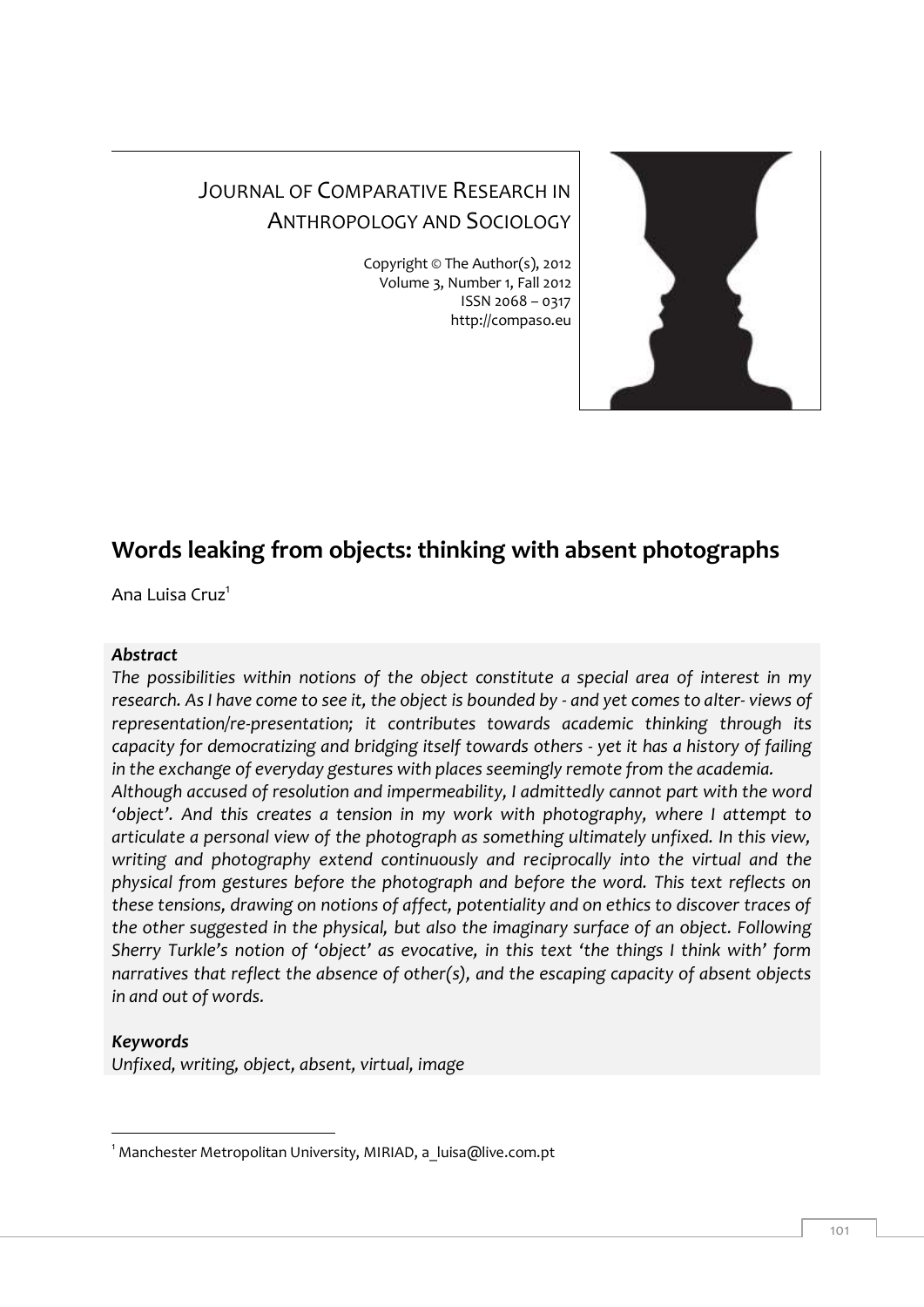#### *A brief note on interstices with words (after Roland Barthes)*

I have in front of me, on the table and by the computer, a sentence about Roland Barthes.

The place where I sit to read and write hasn't changed this month. I keep noticing, as if anew every day, and with such pleasure, the trees outside my window and the varying nuance of greens, ochre and other earth tones.

The colours of the olive trees – especially the two large olive trees on the right hand side of the window frame, – appear to me so close to the deep tone of the sea in the British coast; and the ground has become covered in a shade of green that I hadn't thought possible in Portugal, as before this season I had wrongly affirmed several times that one could witness it in England only, not here.

For some weeks now, the sound of the trees has been slowly changing to a deeper murmur, closer to the one of the deep sea we once crossed to a tiny Irish island years ago. And at times, the sound of the trees, the same trees, is also the rising sound of the turned-tiny waves upon our arrival in that island, where the water became soft, slow and translucent; as if: *he<sup>i</sup>-* the sea, as if: *he -* saying, *his* consistency conveyed a glasssound of shells, minute (s)tones and sand.

Fluidity stands for bodies being touched, involved, mingled, while words happen in the uncontainable drive for expression, exchange. As if taking notes of what can be transcribed - from the sounds, images, partly skin, partly water, - into a language of the senses from which other structures will be raised; taking notes in the long time that gets one body to annunciate again a trace of an-other. The raising of structures might happen to be a product of unresolved platforms in nearness: a formula that maintains a platform extending and also sustains the reciprocity of the vulnerability of bodies.

Language isn't just language.

Words aren't just words.

Numbers aren't just numbers.

Any body's substance is altered through air. Some day. Now. Has been<sup>ii</sup>.

Language happens as soon as my desire is to reach you. Before I know the words, signs cross your gestures; along the genealogy of words. The vulnerability of a body cannot be detached from the way language is sustained.

So in writing I am not to be represented delineated *here* by a trace, by any line that defines a single word, circumscribes an image. I, as a porous element, tracing words in the hope<sup>iii</sup> of repositioning (in) things found, never without others

> I, never without others, repositioning in things found never without others, I, repositioning in things found

as movements of the sea, commas announcing (with another sound, almost a silence, a pause) the movements of the water in the sand shore. *Sh-ore*: for saying, seeing, touching, the water becoming thinner in nearness of the shore. A pleonasm, like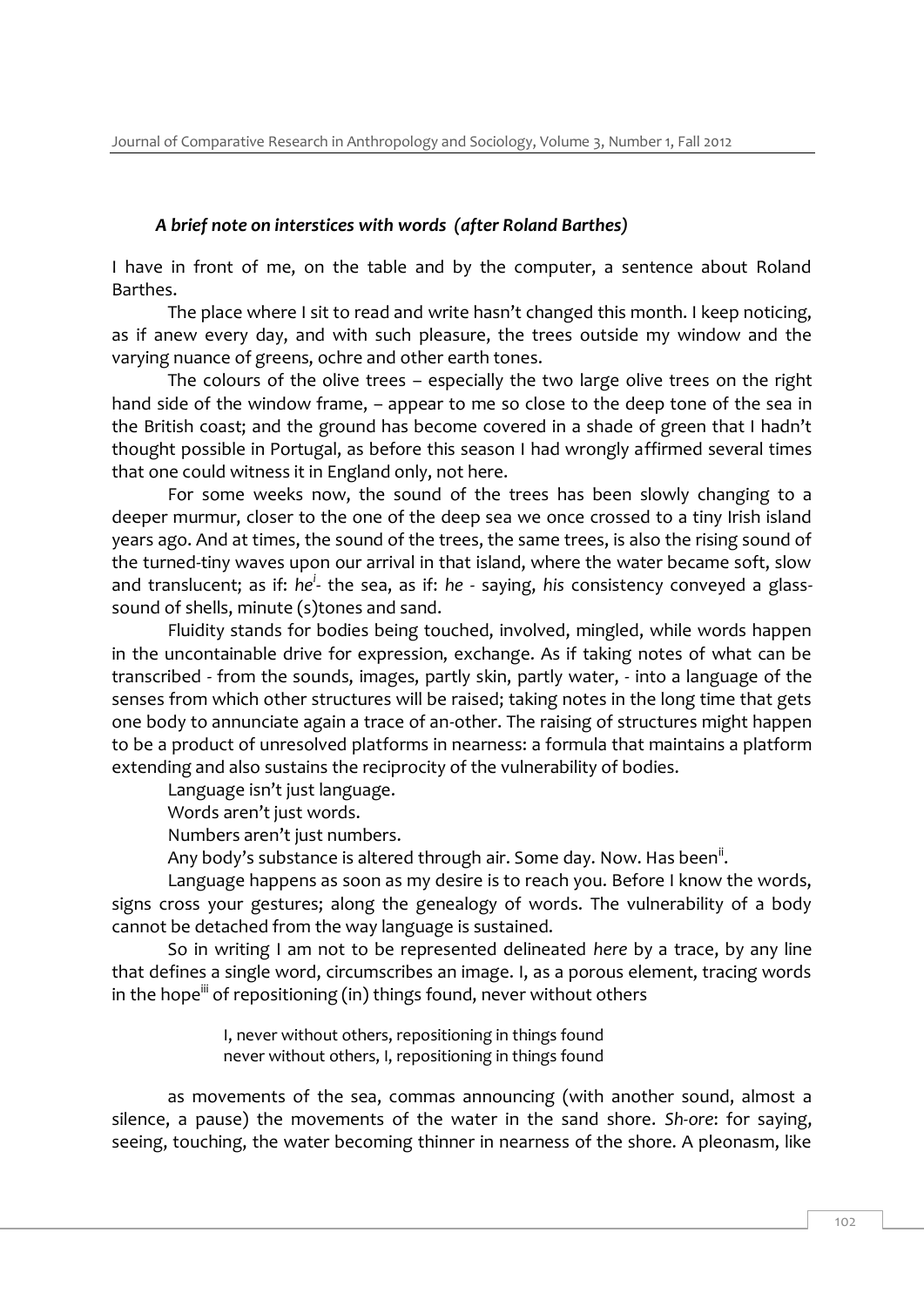writing a sentence and failing to evade a thought distinct from the words that should be written instead. A sound announcing a movement; a movement announcing a sound, as a sequence of tiny waves.

A sequence of tiny waves - I see it now through my memory of him playing the piano - leading to a repeated movement: his comprehension of the area where the stool is to be adjusted to the distance of the piano, from where his body leans forward and curves towards the instrument forming a shape slightly similar to the one of a wave. *Sh:ore.*

A word that can also be a movement. A perfect word, I find, in a language that is not my first;

though when I say the word in my mother tongue, my tongue translates it from the language that is not my first.

In being displaced (from my mother tongue), I hear - I read another's words as if pointed out by the landscape, the memory of a landscape also - "you *no longer walk between walls*, meanings flow, the world of railways explodes, the air circulates (...)"<sup>2</sup>

Inside the room and outside – now: where things keep happening; then: in Ireland; then: in England,

*Glass* resonates, uni-sonates with *vidro,* the word I learned much before *glass*. The memory of an ancient crystal vase already chipped but preciously kept. 'Verre, pour boire. De l'eau', mother taught me as a child.

Words were like a sieve through which language happened in unnumbered possibilities. Any language. Way: of speaking. Way: of hearing. Of talking, feeling, touching-about. Through words the walls slipped through our fingers, like sand.

Sand. *Areia*. (in the British coast)

(then)

(now)

 $\overline{\phantom{a}}$ 

*Vidro*, *Glass*. The *i* and the *ss* don't sound in similarity, yet the sound conjoins in a delicate, fragile transparency. The whispering air in the sound of lips (ss, for *Glass*) arriving on the glass, then the touch (i, for *Vidro*).

To say is also to learn bodies in saying; *corpora* are also formed by escaping words into heterogeneity, as in Barthes's words *detouringiv* in speaking of the ones he loved: *'While it cannot be denied that words live, they do not simply lead the lives that we want them to.'* Barthes (1989) cited by Pieters (2005)

<sup>2</sup> Cixous, Hélène. (1991) *Coming to Writing and other essays.* Harvard University Press, p 50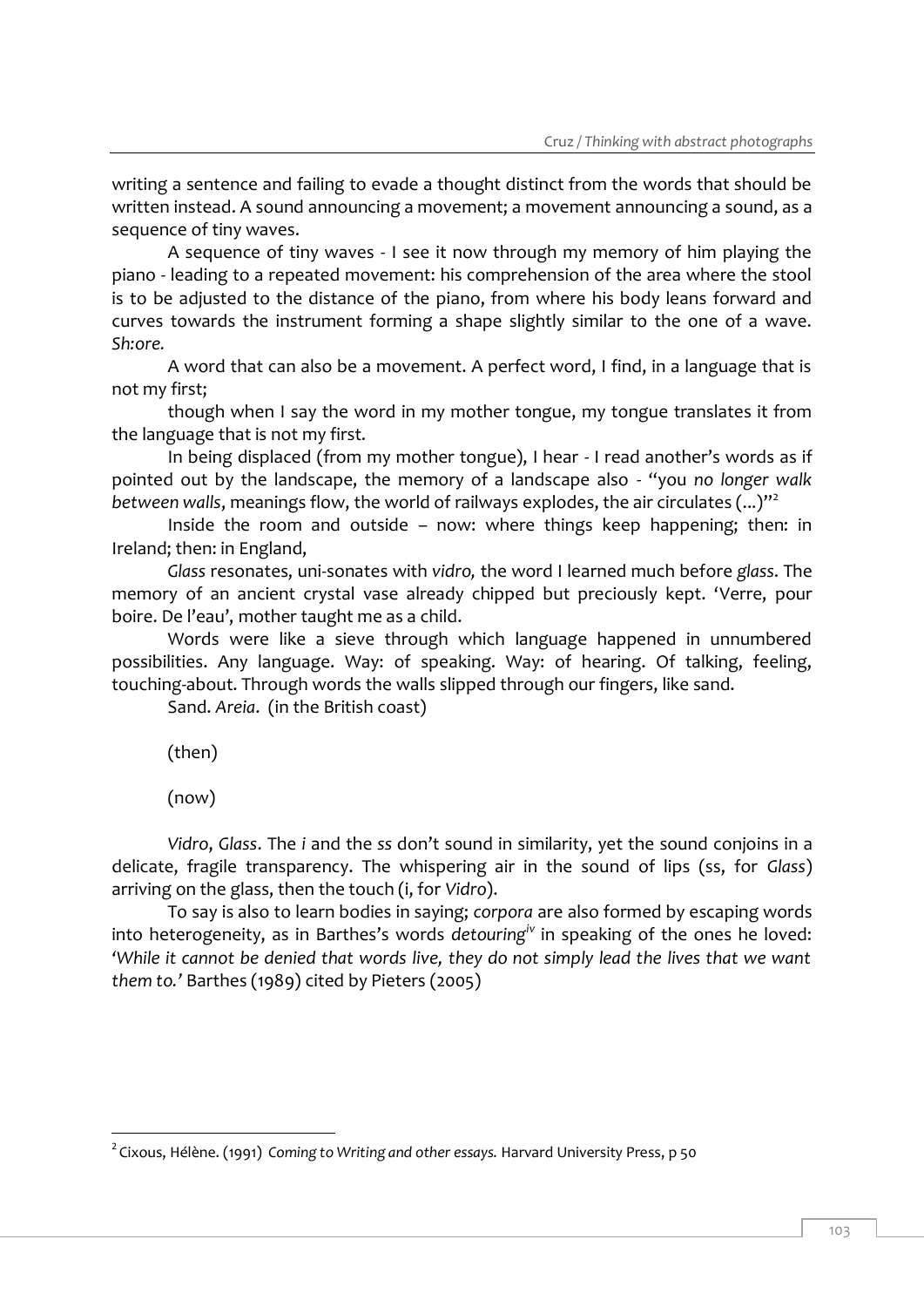### **'Material objects to which things happen'<sup>3</sup> : gestures within the objects we think with**

My experience with the subject of anthropology is like when one finds a thread of cotton and then thinks backward and forward towards the scarf and what it could be from the affect one is confronted with. My intention is not to fake familiarity with the subject area, but instead to gain understanding from what is, to me, a new possibility of 'looking towards'. An attraction to anthropology is admittedly developing from the pleasurable possibility of 'revelation', from the interstices that have emerged (as an image onto photographic paper merged in developer) when the pages from a book suddenly appear to make sense extended by the pages of another book – and the sentences read coming to make sense as if lighten, as ignited, by others heard in supervisory meetings and shedding light towards everyday gestures. What I am hearing, and reading, and, at times, gazing at, is that the anthropological views over photography as a material open a way of looking where the objectness of the photograph is understood as a translator of human experiences. From my position – one in which I have found my grandmother's photographic album, her suitcase, Roland Barthes, writing the visual and a multiplicity of times, of gestures also –, the material as a socio biographical element as proposed in anthropology has come to reveal the possibility of openness from which to take forward an intersection between the representational in Barthes and the multiplicity in Deleuze.

Going back to my grandmother's album, that has unfortunately been lost, it is not the photographs kept within that structured my imaginary of photography that so strongly form my memories of her. Nor is it the 'object' of the album. It is instead more the fact that I cannot identify the 'object' – the photograph – in isolation from what surrounded it – her cup of coffee, the chairs, the kitchen, her apron – and the affect on the images of the writing on the back that indented the front of the photographs – and how that has certainly concerned my understanding of photography as representation. Of the album, what I make is my imaginary of it residing, not on paper, nor on copper, but somewhere in the very materiality itself [I guess the punctum<sup>y</sup> resides somewhere there too] and in relation to what surrounded it; and the peculiar fact that, apart from the tiger killed in Africa, none of the known beings appeared deceased to us.

I am troubled by finding a way to write without mentioning the word 'object'<sup>vi</sup>. Yet I have it, not in front of me, but somewhere within my imaginary that solicits my understanding of photography, a view over it - *it* being my grandmother's photographic album. I will then use the word 'object' by placing it within the context of 'objects we think with', which differs from a view over the object that envisages representation. The notion of 'evocative objects' and 'things we think with'<sup>4</sup> forms the title of a collection of autobiographical essays edited by the sociologist Sherry Turkle (2007), where scholars were invited to write about the trace that objects have left in their lives and how these objects connect them to ideas and people. It is an account of evocative objects 'bringing together intellect and emotion'.

<sup>&</sup>lt;sup>3</sup> Edwards, Elizabeth & Janice Hart (eds.) (2004) Photographs Objects Histories: on the materiality of images. London/New York, Routledge, Kindle Edition location 1,431-44 of 6,406

<sup>4</sup> Turkle, Sherry (ed) (2007) *Evocative Objects: things we think with.* Massachusetts/London: The MIT Press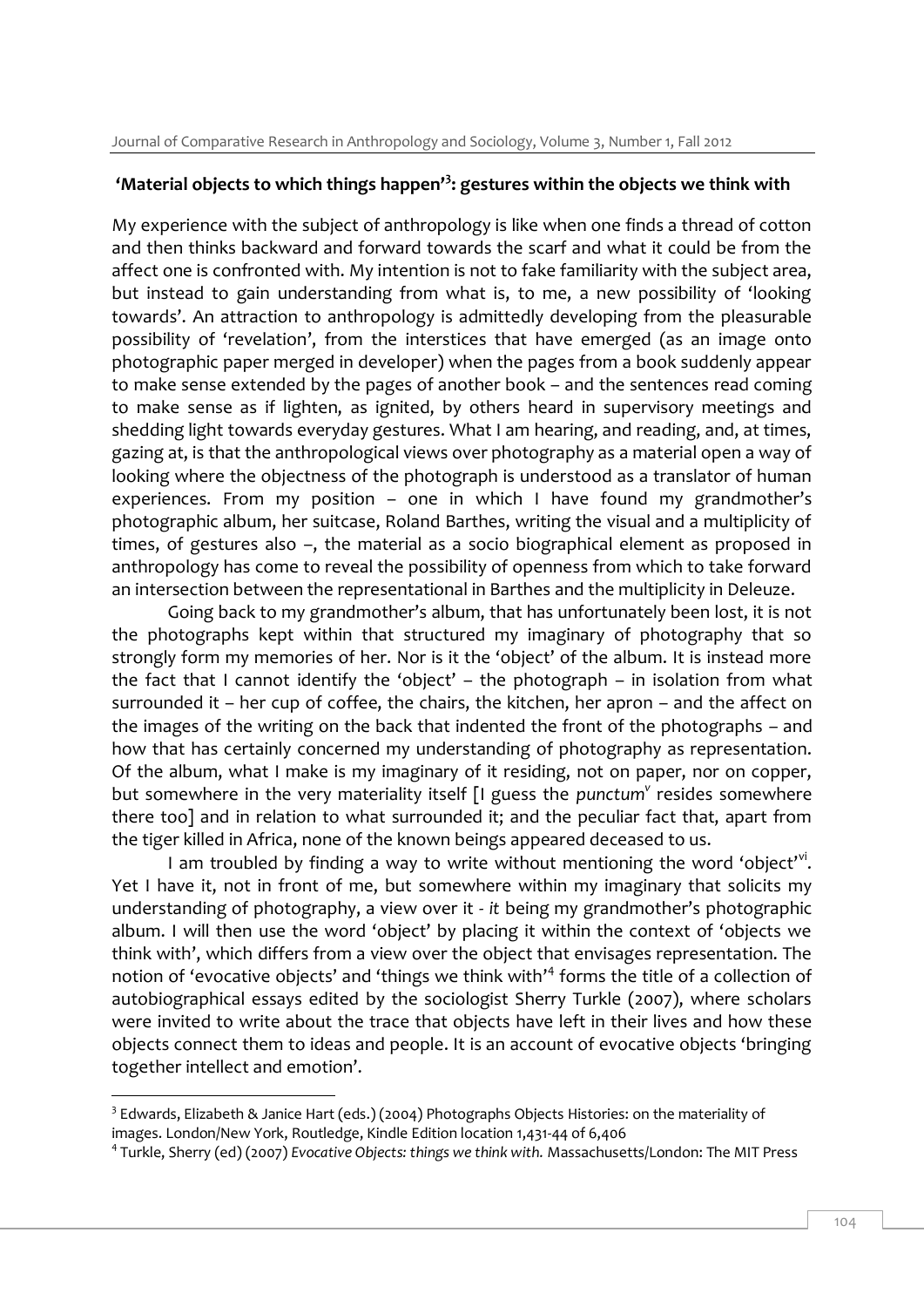In 'thinking with the photographic album', I am also trying to understand the relational dimension of the photograph, its possibility to translate human experiences<sup>5</sup> this involves me in debates about the way people and things are entangled, which I will discuss in this section.

For Elizabeth Edwards and Janice Hart (2007), the materiality of photographs takes two forms: the 'first it is the plasticity of the image itself', meaning 'technical and physical choices' in making photographs; the 'second are the presentational forms, such as the *cartes de visite*, cabinet cards, albums, mounts and frames with which photographs are inseparably enmeshed.<sup>,6</sup> Also for Edwards, 'materiality translates the abstract and representational photography into photographs as objects that exist in time and space'<sup>7</sup>, which in Ravetz is also defined as a 'social biography of the photograph'<sup>8</sup> itself, considering the human relations it translates.

In thinking with the daguerreotype as a physical object in a chapter from the book by Elizabeth Edwards and Janice Hart *Photographs Objects Histories: on the materiality of images*, Geoffrey Batchen (2007), explains that in the late 1830s the daguerreotype was "called the 'mirror with a memory', because of its highly reflective silvered surface, the daguerreotype was greeted as a 'discovery as useful as it was unexpected', capable of rendering both art and science services 'beyond calculation."<sup>9</sup> The physicality of the daguerreotype is stressed by the way it had to be kept. Its fragility demanded 'a protective housing consisting of a coverglass, a matte or *passe-partout*, and a frame or case to preserve its delicate surface.'<sup>10</sup> The fact that the image sat on a copper plate extended the experience of its manipulation by the viewer, as the gestures described by Batchen illustrate: 'the case must be picked up, opened carefully, cradled in the hand and tilted slowly, right to left, back and forth until, at just the right angle, the image becomes clearly visible on the surface of the plate.<sup>'11</sup>

In understanding the photograph as a material, the gestures become inseparable from the objectness of the photograph; and indexicality continues to extend the gestures of the subject in providing evidence presence/absence.

Alongside the album, my grandmother gathered in her suitcase 'objects for staying behind'. Certainly objects for keeping, *again and again*. And in the repetition of those two words, the description of a gesture is implied in accordance to all my grandmother's gestures, as nourishing. However, this action is somehow directed afar from the past. All of the objects within the suitcase, and the suitcase itself are, like her photographic album, lost, with the exception of a heart shaped fabric box where I keep

<sup>5</sup> Pinney, Christopher. (1997) *Camera Indica: The Social Life of Indian Photographs*. London, Reaktion Books 6 Edwards, Elizabeth & Janice Hart (eds.) (2004) *Photographs Objects Histories: on the materiality of images*. London/New York, Routledge, Kindle Edition location 647-51

 $<sup>7</sup>$  Ibid, kindle location 240-59</sup>

<sup>&</sup>lt;sup>8</sup> Ravetz, Amanda. (2007) 'From Documenting Culture to Experimenting with Cultural Phenomena: Using Fine Art Pedagogies with Visual Anthropology Students' in *Creativity and Cultural Improvisation*. Oxford/New York, Berg, p

<sup>9</sup> Ibid, kindle location 260-80

<sup>&</sup>lt;sup>10</sup> Ibid, 652-56

 $11$  Ibid, 663-67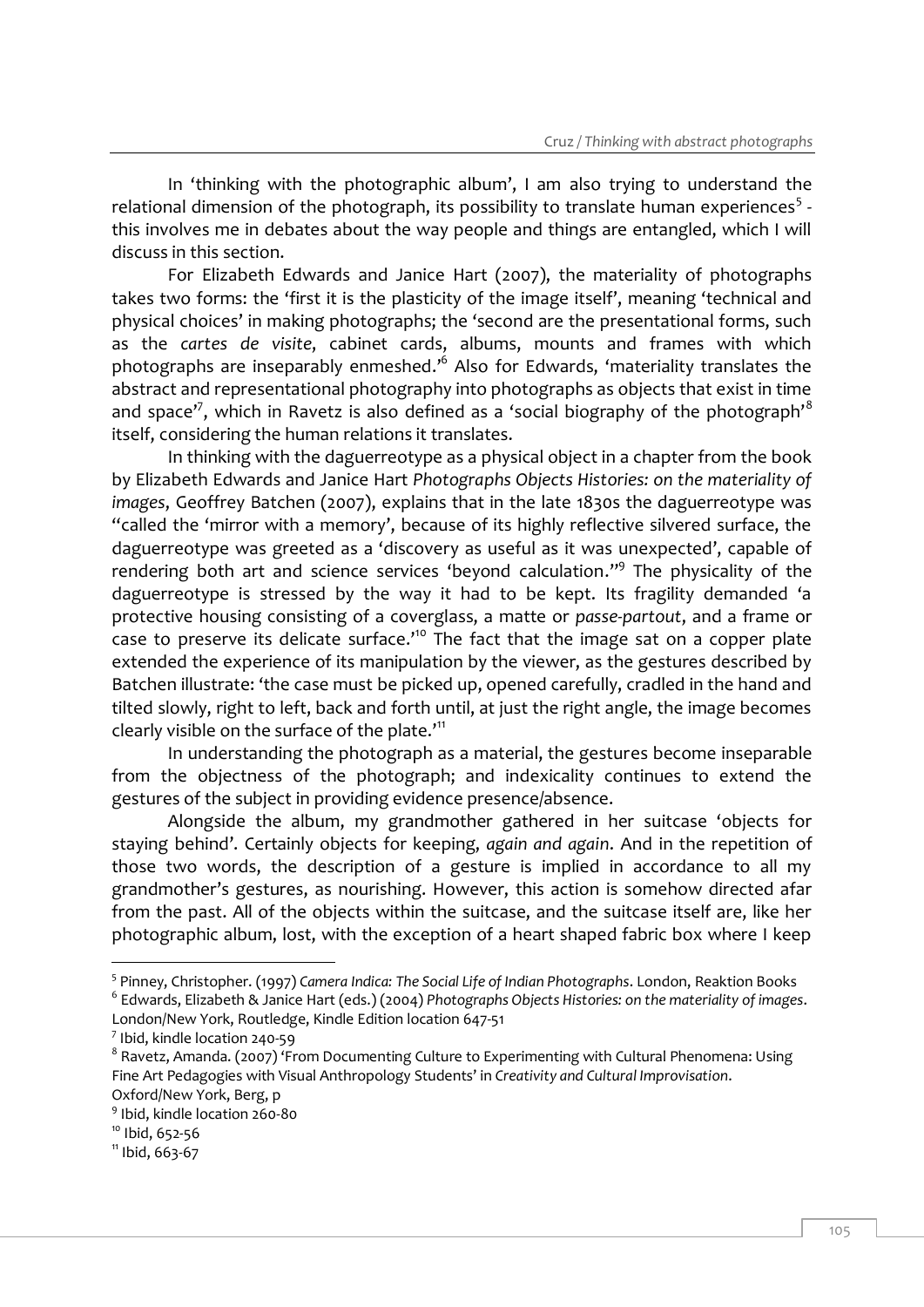her rosary, and a heart shaped crocheted lavender sachet with a silk ribbon that I keep over my son's bed in England.

Both these objects that were left to me seem somehow wrongly preserved, exposed to the erosion of time, for I irrefutably see them as pieces from an archival collection (and as a collection of gestures and traces). They are, to me, displaced museum pieces that account for her gestures and risk the imposition of the gestures of others without prior establishing the affect of hers.

In the same book, the following chapter written by the two editors titled "Mixed Box", considers 'perhaps the most ubiquitous and therefore invisible of material objects: a box with things in it in the reserve collection of a museum'. The authors add the 'hope to demonstrate how, through seeing photographs as material objects to which things happen, we might come closer to understanding ways in which photographs operate as visual objects within the discursive practices of, in this case, anthropology and anthropological museums.'<sup>12</sup>

In the analysis, in the period after 1980, there is 'recognition of the photograph as a cultural object<sup>13</sup>, which was 'in part a response to growing awareness for the needs of photographic conservation....but was premised on a re-evaluation of historical photographic sources over a number of related disciplines – for instance, anthropology, geography, cross cultural and colonial history and art history.'<sup>14</sup> This change, as noted by Edwards and Hart, was 'from image-based perception to object-based perception.' 15

The authors are referring to an item from a museum collection, Box 54. This box contains photographs 'arranged broadly, but not entirely consistently, by cultural region', that show 'surface damage consistent with them having been soaked off their original mounts, but written information from the mounts or on the back of the prints appears to have been meticulously transcribed on to the new boards in 1931'<sup>16</sup>. The photographs bear 'various annotations and numbering systems recorded in different hands, and comprise a palimpsest of curatorial thinking and acts of description.<sup>17</sup>

Edwards and Hart argue that in tracing the effects onto an 'object' part of a museum collection, the 'object' comes to be understood from a variety of histories and meanings that become its most significant characteristic - "The life of things is in reality many lives, winding through each other, no more than so than for photographs. Box 54 is an amalgam of indexical traces of the physical world and cultural objects projecting those traces embedded within shifting patterns of ownership, organisation and use.<sup>18</sup>

<sup>12</sup> Edwards, Elizabeth & Janice Hart (eds.) (2004) *Photographs Objects Histories: on the materiality of images*. London/New York, Routledge, Kindle location 1,431-44.

<sup>&</sup>lt;sup>13</sup> Ibid, 1,679-91

<sup>&</sup>lt;sup>14</sup> Ibid, 1,679-91

<sup>15</sup> Ibid, 1,692-704

<sup>&</sup>lt;sup>16</sup> Ibid, 1,533-43

<sup>&</sup>lt;sup>17</sup> Ibid, 1,524-36

<sup>18</sup> Edwards, Elizabeth & Janice Hart (eds.) (2004) *Photographs Objects Histories: on the materiality of images*. London/New York: Routledge. Kindle Location 1,739-54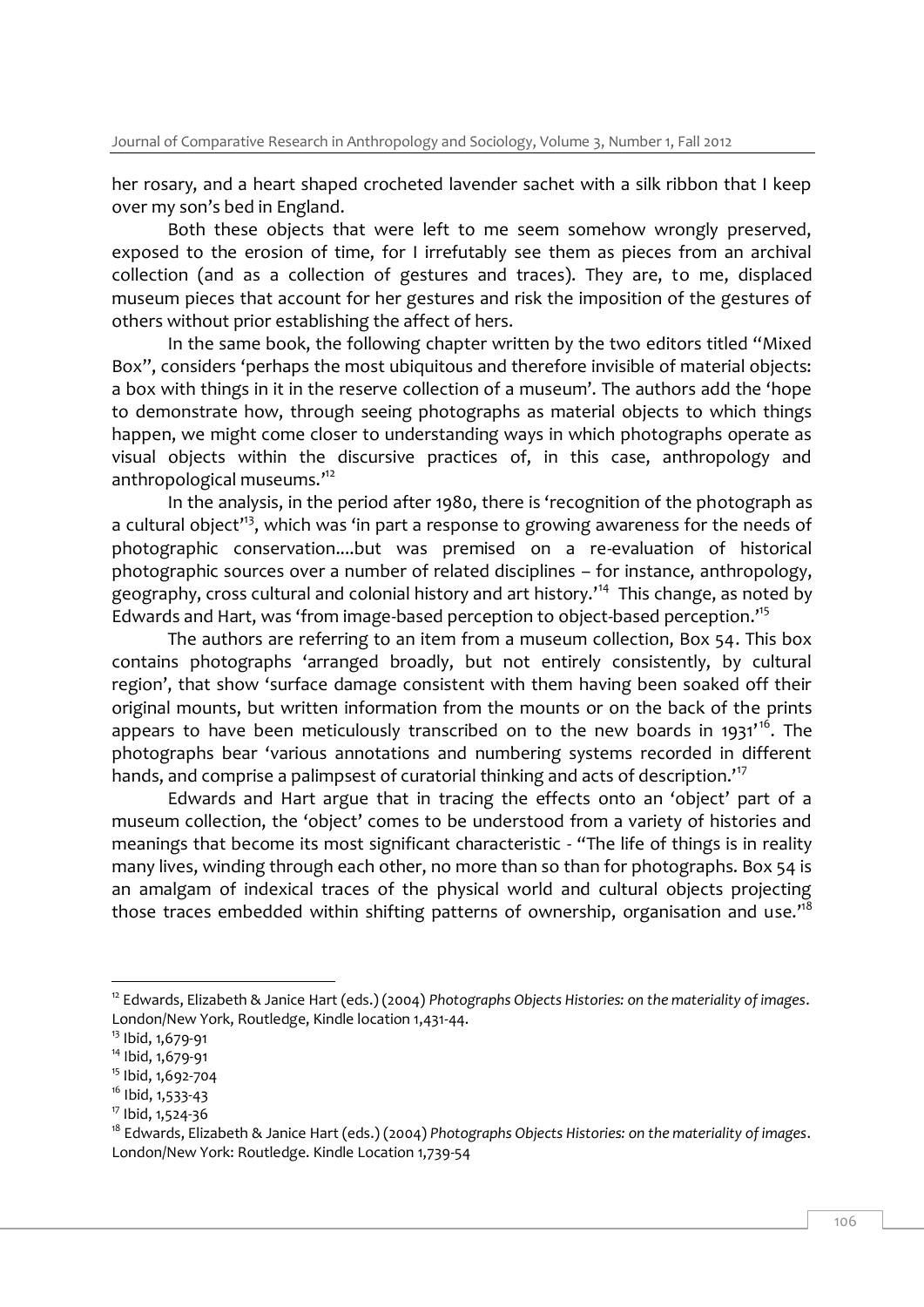This tracing is also read in the views that Ingold<sup>19</sup> proposes through an understanding of materials from a continuous encounter of lived experiences, while looking at things as entangled in the lives and relational experiences of people for whom they gain a certain significance and preciousness, either from the process of making, from use or other levels of affect. The understanding of 'things' as relational processes with others have come to constitute a key discourse for this research, as I attempt to describe in the next chapter.

From observing the box in relation to the museum, Edwards and Hart conclude that the past material traces perpetuate the meaning in a way that seems un-dissociable from what was noted in the beginning of the text as a 'methodological problem central to the concerns of the chapter' - in the presence of the archive the 'act of looking is caught up between the conjecture of a disappearing past and an emerging present.<sup>200</sup>

The dissolving of the past as something fixed and finished through identifying material traces, comes up in the chapter written by Geoffrey Batchen too, which explore a locket composed by a photograph and a lock of hair. Batchen writes 'Like a photograph, the hair sample stands in for the whole body of the absent subject, turning this locket into a modern fetish object....A photograph usually functions as a memory of the past (the moment in which the photograph was taken), while this hair sample stolidly occupies the eternal horizon of the present. The photograph speaks of the catastrophe of time's passing, but the locket as a whole speaks of the possibility of eternal life.<sup>'21</sup>

While the lock of hair also comes to suggest the presence/absence of a person, it also evidences the traces onto the locket. The traces make lived experience visible, suggest gestures, invite observation and subjectivity. The past is unfixed from *presencing* these traces onto the locket, and onto the box. The participation through observation, directs time towards an emerging present, from the continuity of experiences brought onto the material, from being handled, its uses, but also from being appreciated and (re-) understood. In both examples, the photograph appears as one of the physical compositional elements of the material, while the visibility of the traces appear conveyed through evidences of physicality and uses, as evidence of affects onto things – the surface damage, the mounts, the box, the locket, the hair sample attached to the locket.

Taking a more philosophical approach, in a discourse where the virtual is also accounted for, perhaps more than the physical, Yve Lomax writes, somehow similarly, that the present is 'continually splitting in two directions, one of which is the presentbecoming-past and the other, the present-becoming-future. The *having already happened* paradoxically co-exists with the still to come....the past is not constituted after the

<sup>&</sup>lt;sup>19</sup> Ingold, Tim (ed.) (2011) *Redrawing Anthropology: Materials, Movements, Lines. London, Ashgate* publishing

<sup>20</sup> Edwards, Elizabeth & Janice Hart (eds.) (2004) *Photographs Objects Histories: on the materiality of images*. London/New York: Routledge. Kindle Location 1432-44

<sup>&</sup>lt;sup>21</sup> Batchen, G. (2004) 'Ere the substance fade: Photography and hair jewellery' in: Edwards, Elizabeth & Janice Hart (eds.) *Photographs Objects Histories: on the materiality of images*. London/New York: Routledge. Kindle Location 1,250-61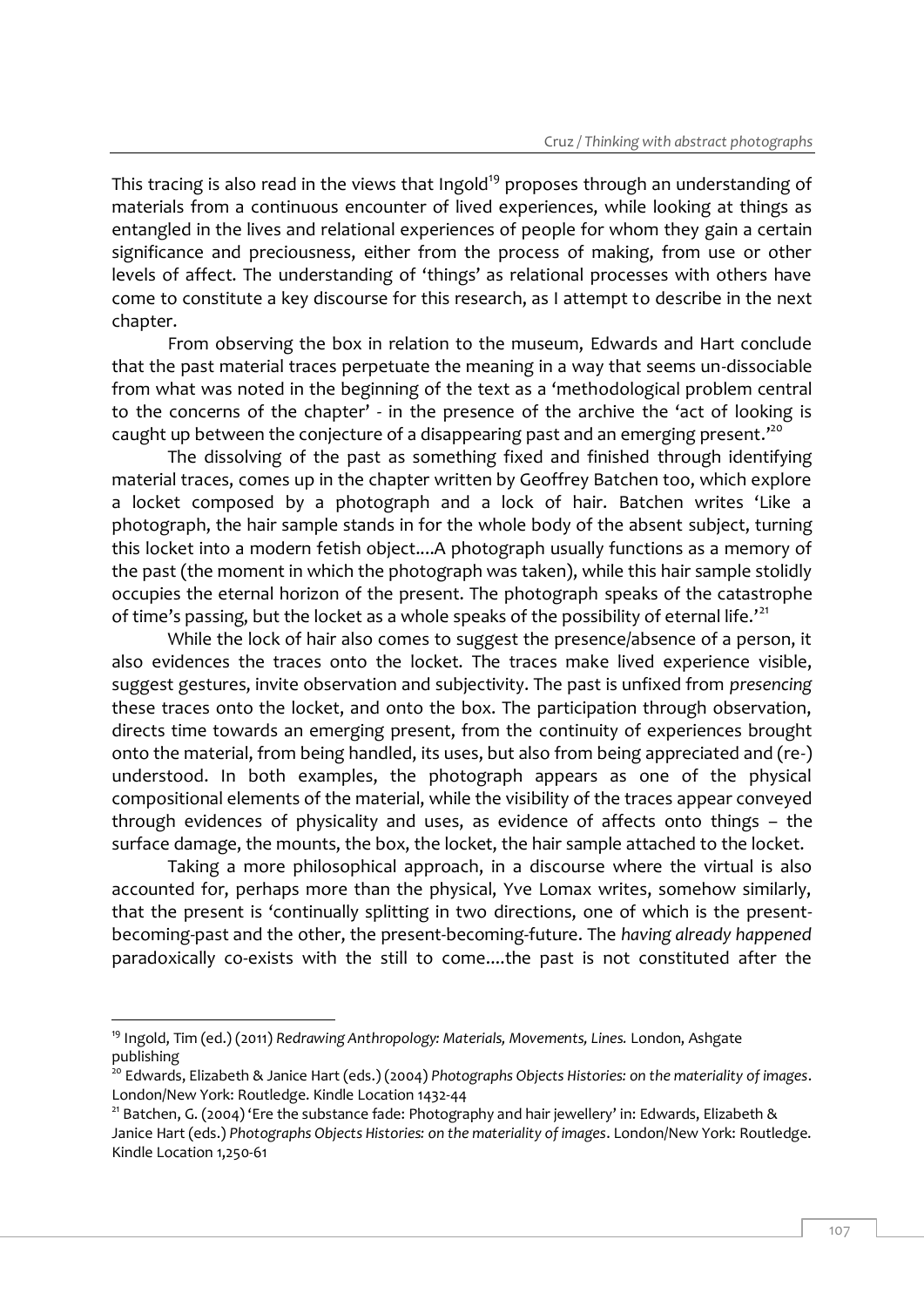present that it once was but, rather, contemporaneously.<sup> $22$ </sup> A common trace between the two chapters in Edwards et al and Lomax has to do with the revelation that accompanies the 'act of looking'. In Lomax, an explication involves implication and proximity. Understanding explication from a reciprocal position of 'looking to know' and 'a view of what something can be', a photograph comes to be a relational element within a body in movement that takes shape from things continuously affecting others. A photograph, a thing, comes to be extended through this movement of implicating another. The viewer and the photograph are implicated in the same movement, and so are the elements that compose the photograph, and the elements that come into composition with the act of looking from which the photograph comes to be known by the viewer. A photograph comes to be about implications and relations. This perspective extends it beyond its physicality. The mark of time, which seems to be the moment in which the photograph was taken, stands for in Edwards, Hart and Batchen, as well as in Lomax, rather than the past, the possibility for a past revealed anew from the act of looking to know.

My investigation tries to find a view where a thing can be extended beyond physicality through traces onto the material, accounting for the virtual where these traces are suggested by gestures 'before' the material. These gestures stand for the implication of others, however, they also come to constitute the material as a relational and a conversational place. A place for nourishing, but also a place constituted from gestures towards. While implicating and affecting is to include subjectivity, I am also keeping, along this movement that takes shape in the virtual, the preciousness of 'objects'.

While I wish my grandmother's photographic album and objects were preserved as a collection, I realise I am in search of an act of looking that too has an expectation of revelation of gestures. Gestures towards – *again and again*, as in nourishing.

### **Collecting traces of others onto objects**

'Fleeting and amorphous, [the potential] lives as a residue or resonance in an emergent assemblage of disparate forms and realms of life. Yet it can be as palpable as a physical trace.'

(Kathleen Stuart, *Ordinary Affects*)

# *About keeping (inventing) the 'object' as evocative*

The image appearing through writing is different to an image given through any other medium. Words are not neutral but can indicate differences of class, of intellectuality. Not knowing how to write is more poignant than not knowing how to draw, or not being able to handle any sort of gadget able to record an image. Writing is embedded in all democratic rights attained by people. It affects and includes the individuals collectively

<sup>-</sup><sup>22</sup> Lomax, Yve. (2000). *Writing the Image: an Adventure with Art and Theory*, London/New York, I.B.Tauris, p 235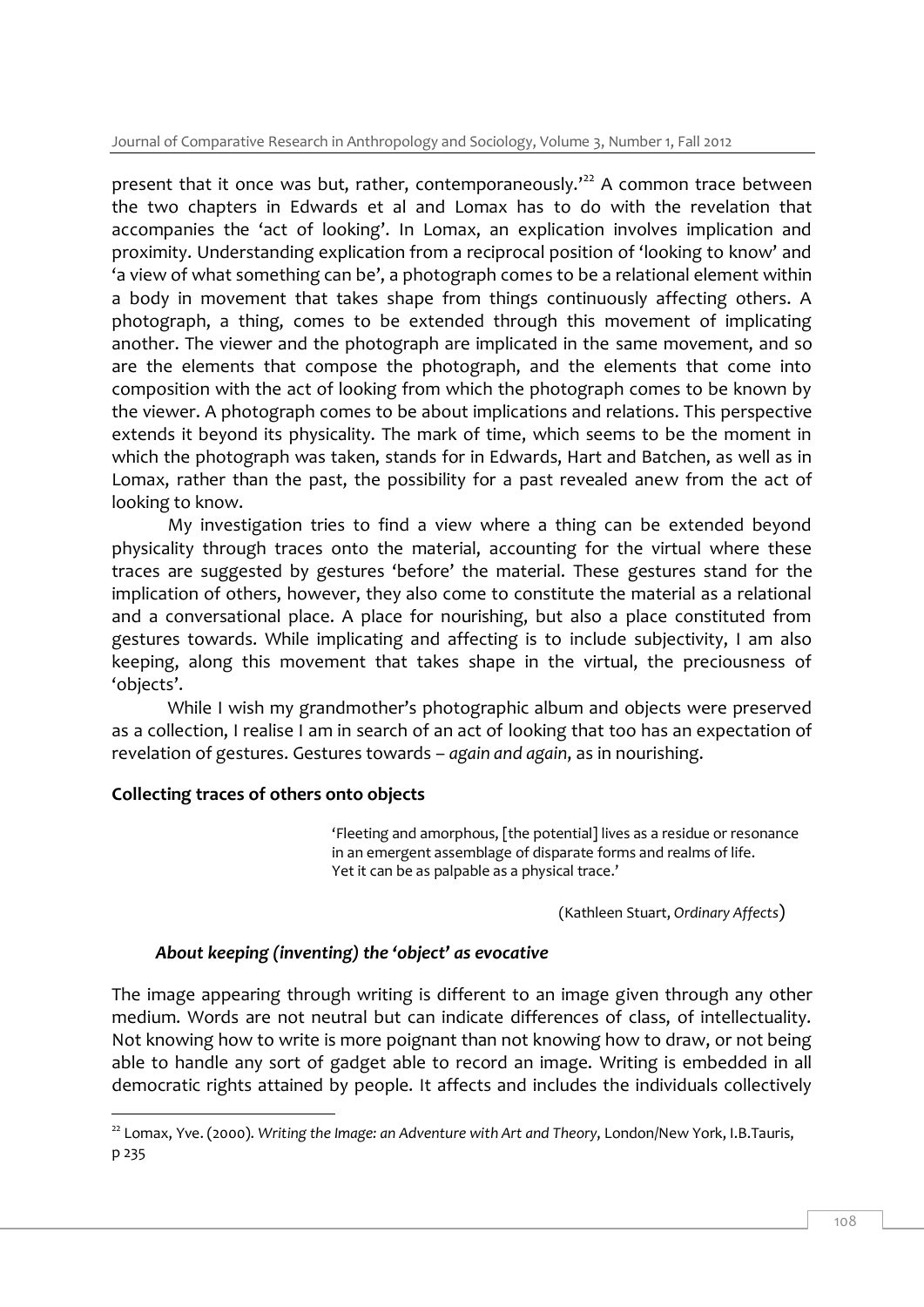within an environment where they are intended to act upon in order to maintain its sustainability.

Writing can be writing of many languages. It can be the sort of language used in contracts, manifestos, formal reports, where 'outside' the pre-established form is the requirement for the evaluation of competence; or writing can be the way two people communicate without being acquainted with the same words and signs - where the 'outside' extends and reciprocally precisions the 'inside' towards the subjectivity of the self and the subjectivity of the other, as a condition for maintaining a discourse in openness and nearness, attending to both precision and subjectivity.

It could seem that it is through a notion of writing as a platform for facilitating communication that academic thinking endeavours to narrow the distance between itself and places remote from academia – that are so often present in the enquiry.

Words are to be un-wrapped and revisited, risking exposing our vulnerability towards another.

Writing constitutes a way to side and revisit within a proximate, yet not invading distance all sorts of elements; to 'essay'<sup>vii</sup> (as in 'attempting') about standing in nearness to the other. That is my intention when revisiting the word 'object', from which the notion of object as resolved, or contained appears to me impermeable to the potentiality of 'outward movements'.

This revisiting is not in opposition to the notion of 'thing'. Rather it is made possible through considering the reciprocity of movements defined as intrinsic to a 'thing' viewed as entangled in the lives and relational experiences of people for whom it gains a certain significance and preciousness, either from the process of making, from use or other levels of affect (Ingold, 2011).

What motivates me to revisit the word 'object' in my research - thinking with Ingold's notion of 'thing' and Deleuze's consideration of object as commonsense<sup>viii</sup> - is the consideration that it stands too close to the 'ordinary' not to attempt a view of it as reciprocal, considering the ordinary as 'a shifting assemblage of practices and practical knowledges, a scene of both liveliness and exhaustion (...)' where 'ordinary affects are public feelings that begin and end in broad circulation, but they are also the stuff that seemingly intimate lives are made of.<sup>123</sup>

When I was a child, objects were understood as scarce and precious, something that passed on between us, the women with whom I grew up. Objects were not far from the realm of physical touch, they were also close to gestures and, from there, close to the traces others left when writing. My grandmother had in a suitcase kept under the bed, her objects ready for the day she would die; things for staying behind, ready to attend to others in that eventuality. Our objects, as I came to understand them, were close to Roland Barthes's *punctumix*. They continue in their absence, and in the absence of others. Their movement forward pulls us back a little. They are dustier then a 'thing', less crowded than a 'thing', yet they stand for the same possibility of conversation, of

<sup>23</sup> Stewart, Kathleen. (2007) *Ordinary Affects*. Durham/London, Duke University Press, e-book location 21-30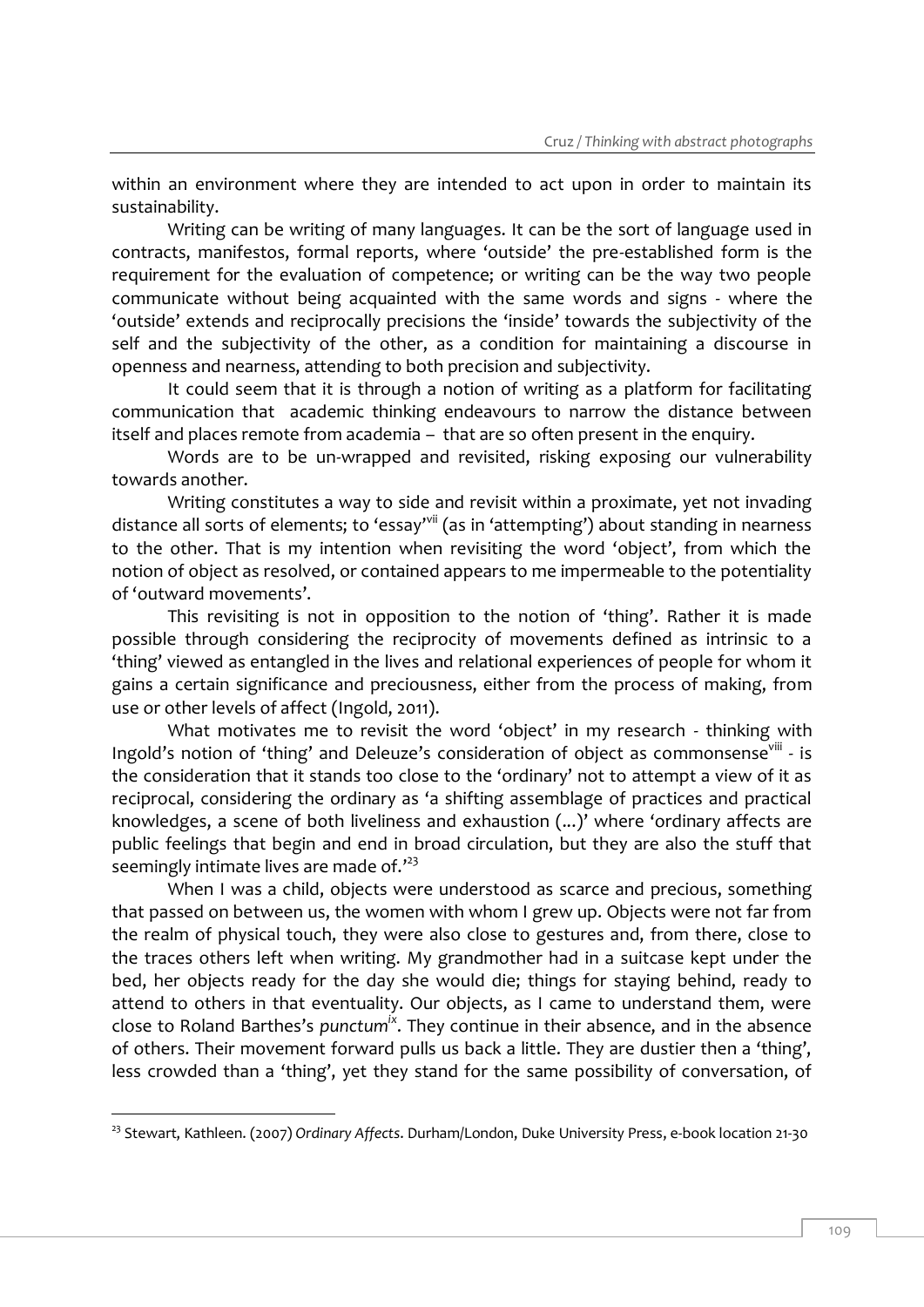moving towards the other. However, the 'object' poses the risk that a 'thing', in approximating itself to nanobehaviours observed in science, has eliminated through its definition as a flux not completely traceable in direction or in origin – the constant risk of an object is the eventuality that an agent might fail the assemblage's<sup>x</sup> wandering movement, compromising its outwardness and consequently its flow.

This risk is well illustrated in Tim Ingold (2008) where 'the object, having closed in on itself, has turned its back on the world, cutting itself off from the paths along which it came into being and presenting only its congealed, outer surfaces for inspection. That is to say, the 'objectness' of things – or what Heidegger called their 'over-againstness' – is the result of an inversion that turns the lines of their generation into boundaries of exclusion.'<sup>24</sup>

However, in the self's vulnerability before the object the gestures of self and other are encountered reciprocally as attentive to absence; abstract and virtual traces of other(s) forming intuitive, yet recognisable signs that part of a collective language. An 'object', therefore, comes to be more imaginary than a 'thing', in both the understanding of its form, and in its rearrangement from the traces of others onto its surface. Any possible definition of object comes to incorporate our responses towards absence, and resides in the imaginary and the poignancy of the desired. However, this doesn't mean it cannot, does not, escape boundaries attributed to it, maintaining its openness through its immanent intensity and potentiality to evoke, even if suggested through a written description. In fact, the potentiality of objects extending towards others seems to be evidenced in descriptions where the object itself is absent.

These qualities attributed to objects are in fact subjective insofar as they remain attached and reflect the qualities of the subject, and extend themselves from narratives of the self and others. The dusty or stained surface of evocative objects, no matter how virtual the dust of the stains may be, carry the possibility to remind us of our vulnerability, and keep within a fair and non alienating distance from the drawers where they are kept.

# *Collection of gestures onto a tree branch – 'R.'s Lemon Tree'*

-

Part of a work in progress, I asked R., a young woman from Tel Aviv, if she would be interested in collaborating in a project consisting of 'making visible' a fragrant tree by the physicality of her gestures-in-writing.

I had never seen her, only exchanged e-mails with her, which seemed to me a way to take a step towards the viewer in the reading of the work.

We agreed that she would choose a fragrant tree about which she would write, not on a daily basis, but whenever she felt it to be significant. She was also to collect small portions of the branches and send them to me. I would then reproduce the branch

<sup>&</sup>lt;sup>24</sup> Ingold, Tim. (2008) 'Bindings against Boundaries – entanglements of life in an open world', published online. Available at:

Http://www.scribd.com/doc/22398695/Ingold-Tim-Bindings-Against-Boudaries-Entanglements-of-Life-in-an-Open-World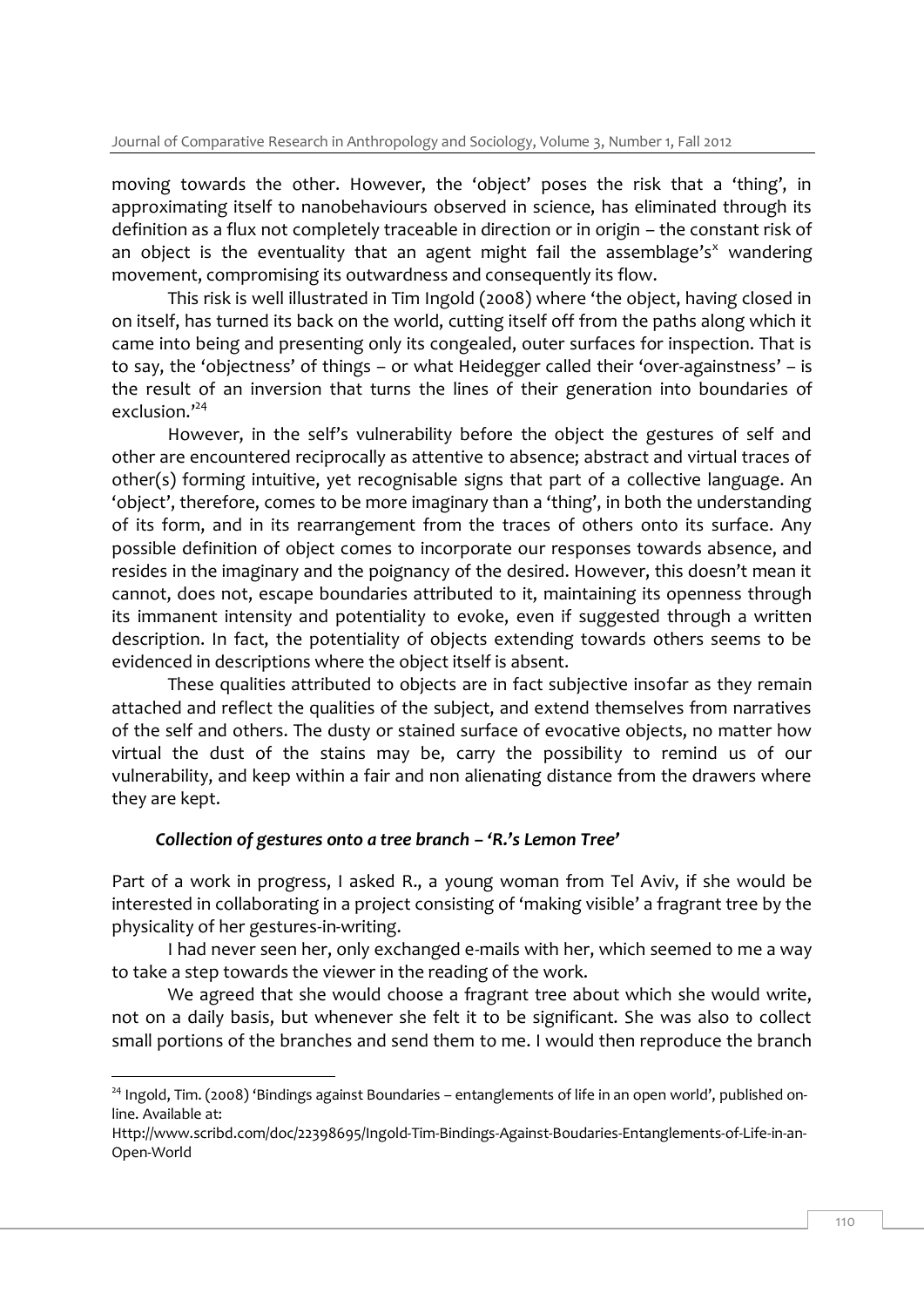portions in porcelain. R. chose the Lemon Tree she could see every day outside her window.

Here follows an extract of the first written description received, the first hint of the Lemon Tree:

*"Israel, Tel Aviv. May 29, 2011. 10:03 in the morning.* 

*It is a very hot day. Too hot for the lemon tree.* 

*It still has many fruits on it - their yellow colour shines in the bright sun. I love the contrast between the strong yellow and the different tones of green of the leaves. In the sun, the brightest tones of green seem yellow and almost merge with the fruits of the tree.*

*The fruits are strong. They seem stiff when I touch them. I am charmed by this, knowing how juicy and soft they are inside. Today the leaves seem a bit tired… because of the heat. In the past months they were straight and strong. Like the fruit, the leaves of the lemon tree are stiff – which is surprising to me, considering the softness of the tree's colours.*

*And there is of course the smell. I love the fragrant of the lemon tree. It is for me the ultimate freshness. The fragrant of the lemon tree is cool and windy, in contrast to today's weather… it reminds me of a lemon pie, and of lemonade. Funny, this tree is such a mix between winter and summer. The fruits grow during the winter, and yet their smell and taste are so cool that their products are most suitable for the summer.*

*I see this contrast in the tree itself: its trunk and branches are wide and brown. The tree seems strong stable and old, while the leaves and the fruits represent to me such gentleness and freshness.*

(...) *I can smell it from my back window, on the first floor.* 

*Soon it will lose all its fruits. The entire summer will have to pass until it will blossom with white flowers and a gorgeous sweet smell, which will later on be substituted by the more gentle fragrant of the fruits, that will, again, fill me with this fresh, vivid feeling that I sense today, looking or thinking of it.* 

R. had to leave the project unexpectedly, and wasn't able to send me the little portions of the branches. The project was interrupted.

After some time, I decided to continue it, in agreement with R. She had kept the measurements and information about the branches she had collected, so she sent me the details in writing.

I then collected a small branch from a Lemon Tree, and created a mould from which reproduction is made possible. While the work is unfinished, the possibilities for its continuation conjoin with storytelling possibilities read from R's fragrant tree. The present intention, however, is to create three porcelain reproductions of the same branch, titled accordingly to the information sent by R.

This work presents a porcelain-fragile possibility offered by 'items' missing in a certain time and being simultaneously abstracted and suggested through writing.

In *Migrations of Gesture*, Blake Stimson writes 'it is the process of abstraction itself – that is, the removal of understanding outward from any particular experience to a general, all-purpose explanation or figure or time – that can paradoxically serve as a locus of affective or embodied engagement. The cool, distant, and objective "over there" of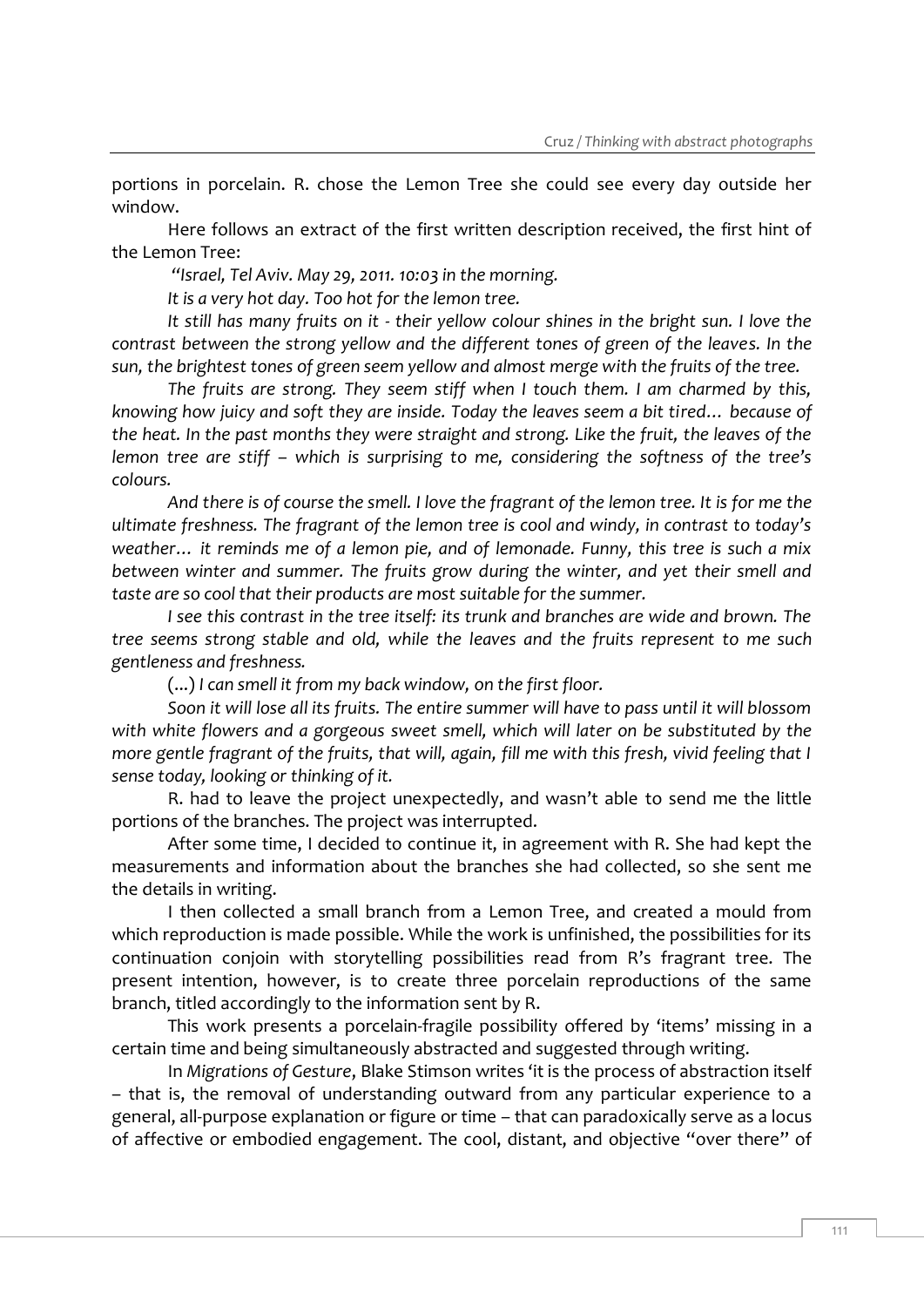Journal of Comparative Research in Anthropology and Sociology, Volume 3, Number 1, Fall 2012

theoretical or artistic abstraction, in other words, is considered as the woolly, intimate, and subjective "in here" of fleeting feeling' (Stimson, 2008: p.69). What Stimson refers to is an abstract gesture, in his case related to photography, leaving the particular to inscribe 'the social form of lived experience' where the gesture becomes 'the intersection of objective understanding and subjective experience' (Stimson, 2008: p.78). This intersection constitutes a way of creating meaning from encountering the other.

I go back to the sentence from which I have started to write these research notes, and that remains on the table where I have been writing. I realise I have started with words escaping their meaning, and I am ending with a tree escaping its sturdy physical form into words and the hope for its fragrance to allude to the senses. 'While it cannot be denied that words live, they do not simply lead the lives that we want them to', I recall Pieters (2005: p132) interpretation of Barthes words. From the line in the air suggested above by Ingold, I read that a description within the plane of the virtual only comes to stand for communication positioned exposed and vulnerable to forms of exchange before others. I read the line as a possibility arriving to the porcelain branch, touching R.'s gestures.

# REFERENCE LIST

- Barthes, Roland. (1989) 'One always Fails in Speaking of what one Loves', in *The Rustle of Language*, p 305
- Ingold, Tim (ed.) (2011) *Redrawing Anthropology: Materials, Movements, Lines*
- Pieters, Jürgen. (2005) *Speaking with the Dead: Explorations in Literature and History*, p 132
- Turkle, Sherry. (ed.) (2007) *Evocative Objects: things we think with*
- Edwards, Elizabeth & Janice Hart. (2004) 'Photographs as Objects' in *Photographs Objects Histories: on the Materiality of Images,* e-book location 647-51
- Batchen, Geoffrey. (2007) 'Ere the substance fade: Photography and Hair Jewellery' in *Photographs Objects Histories: on the materiality of images*
- Stewart, Kathleen. (2007) Ordinary Affects. Durham/London, Duke University Press, ebook location 214.
- Blake, Stimson. (2008) 'Gesture and Abstraction' in *Migrations of gesture,* p 69
- Blake, Stimson. (2008) 'Gesture and Abstraction' in *Migrations of gesture,* p 78
- McMahon, Melissa. (2005) 'Difference, repetition' in: *Gilles Deleuze Key Concepts*, pp 42-52
- Macgregor, Wise J. (2005) 'Assemblage' in: *Gilles Deleuze Key Concepts*, pp 77-87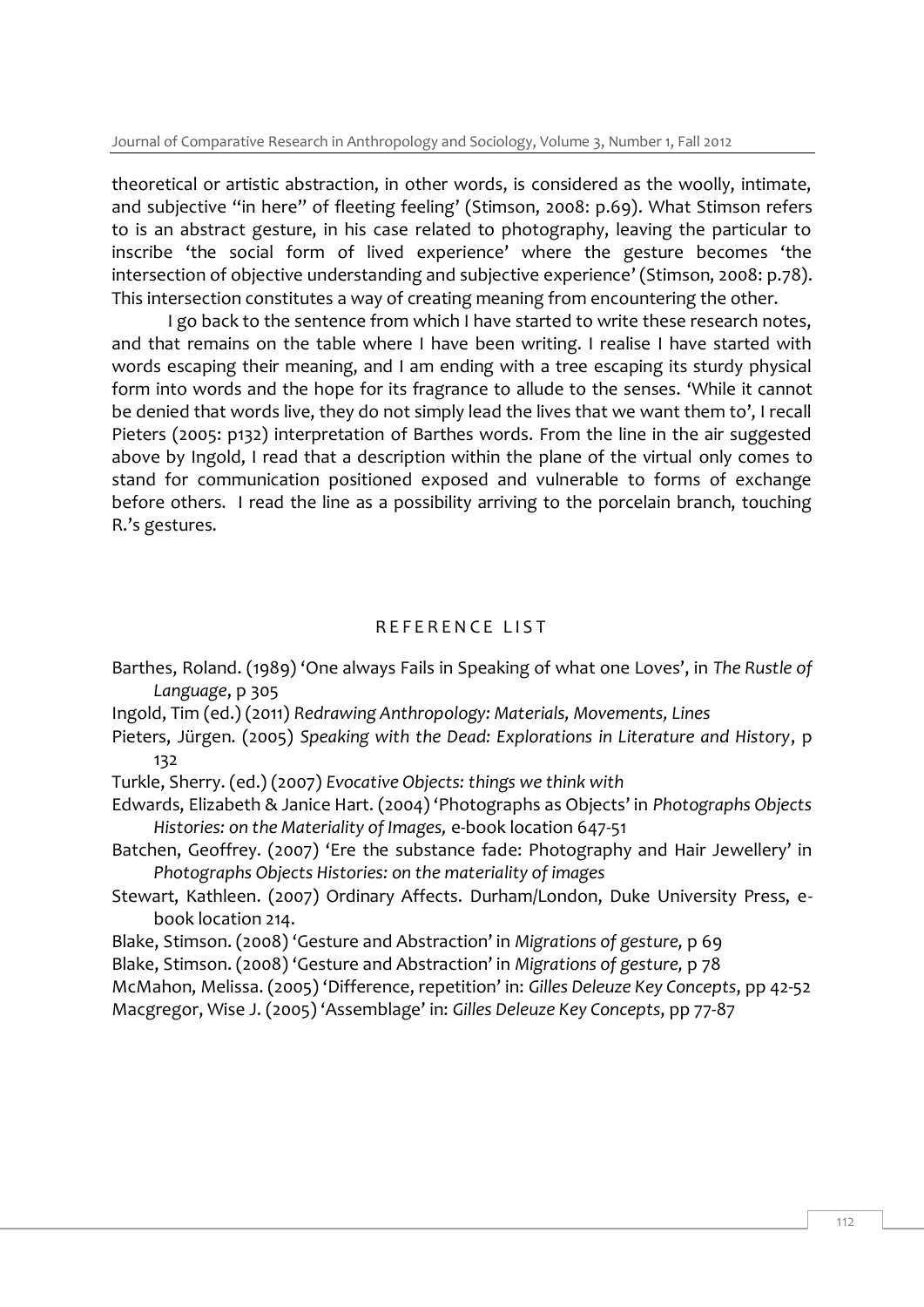#### B I B L I O G R A P H Y

- Barthes, Roland. (2002) [1977] *A Lover's Discourse – Fragments*, London, Vintage
- Barthes, Roland. (2000) [1980] *Camera Lucida*. London, Vintage
- Barthes, Roland. (1989) [1984] *The Rustle of Language*. Berkeley and Los Angeles, University of California Press
- Bennett, Jane. 2010. *Vibrant Matter: a political ecology of things*. Durham/London, Duke University Press
- Cixous, Hélène. (1991) *Coming to Writing and other essays*. Harvard University Press
- Deleuze, Gilles & Guattari, Félix. 2004 [1980]. *A Thousand Plateaus. Trans*. Brian Massumi. London/New York, Continuum
- Edwards, Elizabeth & Hart, Janice (eds) (2004) *Photographs Objects Histories: on the materiality of images*. London/New York, Routledge
- Heidegger, M. (2001) [1971] *Poetry, Language, Thought*. Trans. Albert Hofstadter, New York, Harper Collins
- Ingold, Tim. (2007) *Lines: A Brief History.* New York, Routledge, edition published in Taylor and Francis e-Library eBook Edition.
- Ingold, Tim (ed.) (2011) *Redrawing Anthropology: Materials, Movements, Lines*. Ashgate
- Lomax, Yve. (2000) *Writing the Image: an Adventure with Art and Theory*. London/New York, I.B.Tauris
- Myiazaki, Hirokazu. (2004) *The Method of Hope - Anthropology, Philosophy and Fijian Knowledge.* Stanford, California, Stanford University Press
- Noland, Carrie & Ness, Sally Ann (ed.) (2008) *Migrations of gesture*. Minneapolis/London, University of Minnesota Press
- Pieters, Jürgen. (2005) *Speaking with the dead: explorations in literature and history*. Edinburgh University Press
- Pinney, Christopher. (1997) *Camera Indica: The Social Life of Indian Photographs*. London, Reaktion Books
- Ravetz, Amanda. (2007) 'From Documenting Culture to Experimenting with Cultural Phenomena: Using Fine Art Pedagogies with Visual Anthropology Students' in *Creativity and Cultural Improvisation*. Oxford/New York, Berg
- Stewart, Kathleen. (2007) *Ordinary Affects*. Durham/London, Duke University Press
- Stivale, Charles J. (ed.) (2005) [2009] *Gilles Deleuze Key Concepts*. Durham, Acumen Publishing
- Turkle, Sherry (ed.) (2007) *Evocative Objects: things we think with.* Massachusetts/London, The MIT Press
- Derrida, Jacques (Pascale-Anne Brault & Michael Naas, eds) (2001) *The Work of Mourning*. Chicago/London, The University of Chicago Press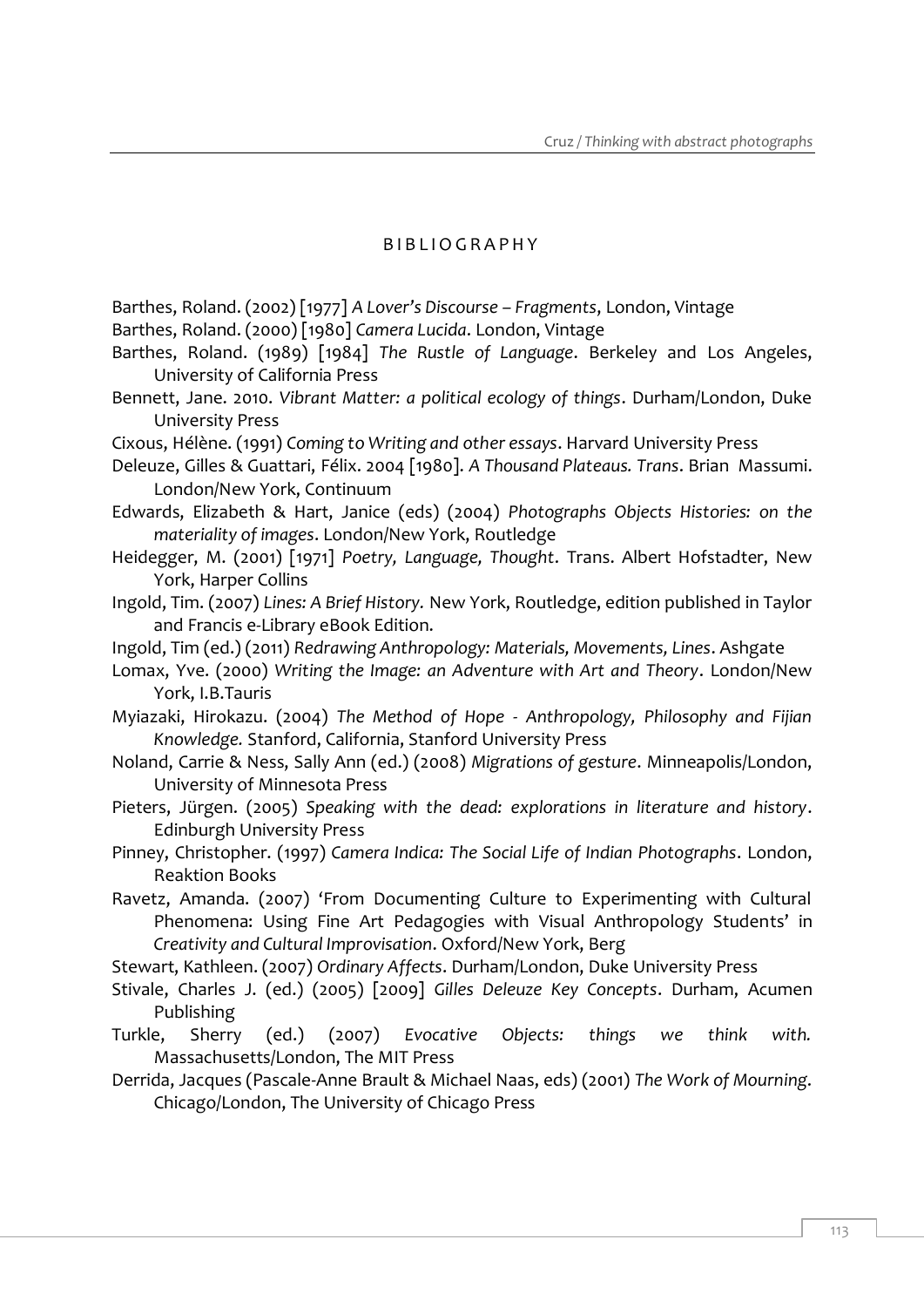#### J O U R N A L S

Lind, Maria. 1995. 'An Elusive Eidolon in a Social Archaeology'. *Index: Contemporary Scandinavian Images*, no.2, Michigan University

#### ONLINE SOURCES

Derrida, Jacques (2002) 'What comes before the question?' (Footage not included in the documentary *Derrida*) Available from:

[http://www.youtube.com/watch?v=Z2bPTs8fspk&feature=player\\_embedded](http://www.youtube.com/watch?v=Z2bPTs8fspk&feature=player_embedded) Ingold, Tim. (2008) 'Bindings against Boundaries – entanglements of life in an open world', article published on-line. Available at:

http://www.scribd.com/doc/22398695/Ingold-Tim-Bindings-Against-Boudaries-Entanglements-of-Life-in-an-Open-World

**Ana Luísa** is a research student working with writing as art practice. Having moved from Portugal to the UK in 1997, she completed an HND in Photography and Contemporary Imaging and a BA in Fine Art Photography at Stockport College, and in 2002 an MA in Communication Media at Manchester Metropolitan University. During the 7 years to come, spent in Lisbon and away from the darkroom, Ana grew increasingly interested in writing as practice. She returned to both England and Manchester Metropolitan University in 2009 to a practice based PhD in search for a view of photography through writing.

Notes:

<sup>-</sup> $^{\mathsf{i}}$  In Portuguese, my native tongue, the sea is a masculine gender noun. It can be substituted by the pronoun '*he*', as in English would be substituted by the pronoun '*it*'.

ii Roland Barthes: for Barthes, the *noeme* of photography is that *it* 'has been'. This notion appears to fix photography in a past tense, or demanding for a travelling backwards, since Barthes positions himself in the present – a poignant present, when it comes to trying to find, through a photograph, the truth about one he loves: 'Now, in the Photograph, what I posit is not only the absence of the object; it is also, by on and the same movement, on equal terms, the fact that this object has indeed existed, and that it has been there where I see it' (*CL*, p115). However, in my view, through Camera Lucida, in identifying the *punctum* as intensity, and this intensity as time, Barthes is able to identify an almost universal vulnerability we express before the evidence of absence, allowing for the transferability of the tension within 'has been' that he sees as the *noeme* of photography into other mediums. See: Barthes Roland *Camera* Lucida; and Lind, Maria. 'An Elusive Eidolon in a Social Archaeology'.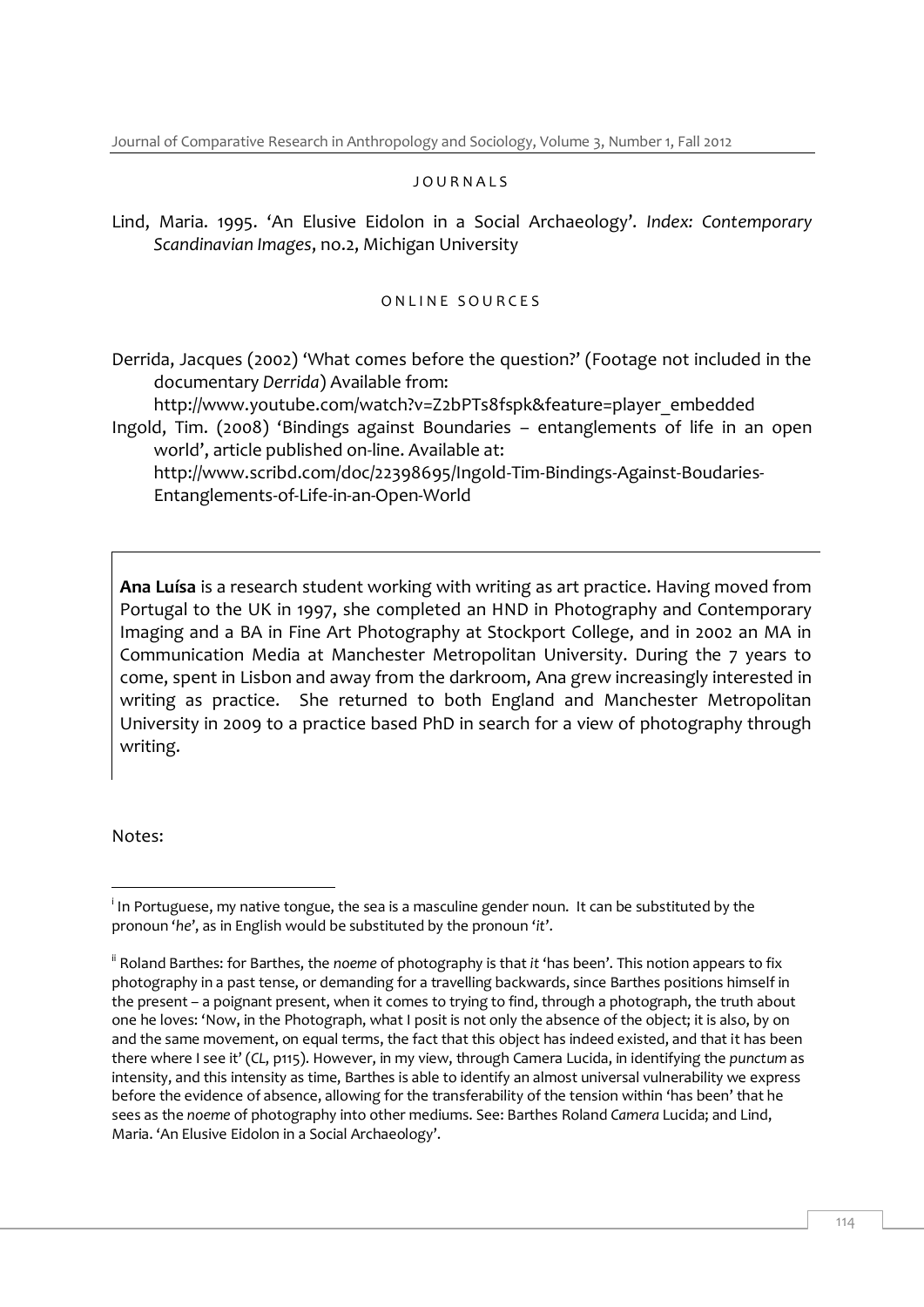$\mathbb{I}^{\mathbb{I}}$  In Miyazaki 'Moments of Hope, can only be apprehended as sparks on another terrain, in other words [...] The challenge (...) is to preserve these sparks while resisting the immediate demand of hope for synchronicity that emerges in (...) incongruities' (*The Method of Hope*, p24).

-

iv Detour, (Barthes, *A Lover's Discourse*, 2002 [1977]: p 154): 'To say I-love-you (to repeat it) is to expel the reaction-formation, to return it to the deaf and doleful world of signs – of the detours of speech (which, however, I never cease to pass through.' See also Roland Barthes last essay, 'One Always Fails in Speaking of What One Loves' in: *The Rustle of Language* (1989 [1984]: p 305).

<sup>v</sup> Roland Barthes, in *Camera Lucida* communicates the concept of *punctum* as an element resulting from an identified presence of a loved one and consequent absence in a photograph that 'pricks', is 'poignant to' the viewer. The *punctum* is an extreme intensity through which the photograph comes to show nothing but 'what has been', as if facilitating a re-encounter while revealing the absence of the other at the same time.

vi Heidegger and others use 'thing' instead of 'object' in his essay 'The Thing' in: *Poetry, language, thought*  (2001 [1971]: p161) opposing the idea of 'object' that refers to something closed and impermeable, accomplished and resolved, to the notion of 'thing' as something un-static, relational with the world. Heidegger considers the void resulting from the shape of a thing or the space it occupies as 'thingness', (p166-173) which stands for what the thing can be from 'relating with', from activity and usability.

vii When the word *Essay* was first used to describe a literary style, by Michel de Montaigne (1533-1592), it was applied in correspondence to its meaning in French as *trial* or *attempt*. In his collection of *Essais,*  Montaigne produced several short written pieces about given topics where a subjective, wandering view between themes appears side by side with parts of the text more objectively structured and quotes from ancient classical texts. Even thought the text takes different directions, in both style and themes, it appears underpinned by the question "What do I know?" which motivated Montaigne to revisit and re-edit this collection of writings repeatedly throughout his life. In turn, the author's continuous revisiting of the text maintained the question unresolved, opened, and revealed both the question and the writing as a process, rather than a final piece. The small corrections and additions to the original text were hand written side notes onto the printed text. Of these notes, the only ones that were kept until today refer to the last four years of Montaigne's life, after the *Essais's* 1588 publication. There reads, in a reflection about his relationship to his friend, the poet La Boétie: "Because it was him, because it was me." See: Interview with Philippe Desan, Director of Montaigne Project, and editor of the journal *Montaigne Studies;* Professor ofFrench and History of Culture, University of Chicago, http://www.fathom.com/feature/122610/index.html;

'Montaigne studies' in: http://humanities.uchicago.edu/orgs/montaigne/h/bordeaux\_copy/; Profil - Montaigne (Michel de) : Essais de Bénédicte Boudou (Format Kindle - 29 août 2001) - Kindle eBook ; Complete Works: Essays, Travel Journal, Letters by Michel de Montaigne l Summary & Study Guide by BookRags (Kindle Edition - 15 Aug 2011) - Kindle eBook

viii Deleuze classifies the 'object' along representation, and both within the realm as common sense where we interact with objects 'according to requirements of habit'. Contrarily, philosophy aims to challenge established orders, and in turn 'representation works within a given order...its habitual mode of operating...it does not account for how that order comes about, nor for how it evolves' (McMahon, Melissa 'Difference, repetition' in: *Gilles Deleuze Key Concepts*, p45).